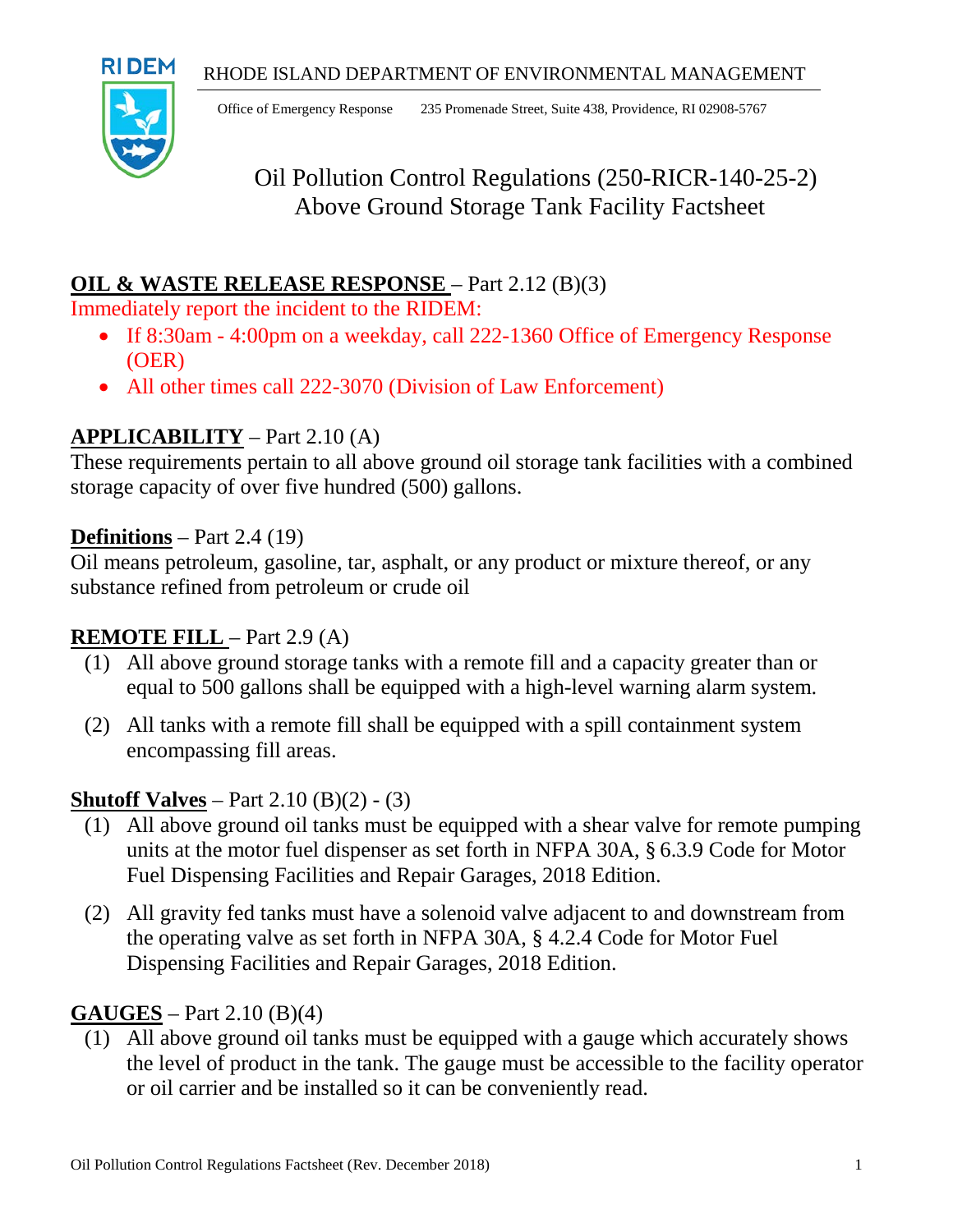- (2) The design capacity, working capacity, product type and identification number of the tank must be clearly marked on the tank and at the gauge.
- (3) A high-level warning alarm, a high-level liquid pump cutoff controller or equivalent device may be used in lieu of the gauge required above.

Refer to regulations for further details.

**TANK PROTECTION:** – Part 2.10 (I)(9) – Tank and/or related equipment installed in an area where they are subject to traffic or vehicular damage must have appropriate barriers (i.e. concrete-filled bollards) to protect the equipment.

# **SECONDARY CONTAINMENT** – Part 2.10 (C)

- (1) A secondary containment system must be installed around any above ground oil storage tank.
	- The containment system must be constructed such that spills of oil and chemical components of oil will not permeate, drain, infiltrate, or otherwise escape to the groundwater or surface water before cleanup can occur.
	- The minimum capacity of the containment system shall be 110% of the volume of the tank **OR** 110% of the largest tank in a multiple tank containment system.
- (2) If soil is used for the secondary containment system, it must be of such character that any spill onto the soil will be readily recoverable and will result in a minimal amount of soil contamination.
- (3) Stormwater which collects within the secondary containment system must be removed by a manually operated pump or siphon, or a gravity drain pipe which has manually controlled dike valves.

Refer to regulations for further details.

# **FACILITY INSPECTIONS** – Part 2.10 (D)

- (1) All facilities must be inspected at least once per month.
- (2) In addition to monthly inspections, additional detailed ten-year inspections must be performed on any above ground tank with a capacity of 10,000 gallons or more. An annual report comprising the monthly inspection reports, or a yearly summary and any ten-year inspection reports completed within that calendar year shall be submitted to RIDEM OER. Review the regulations for the details and schedule for these inspections.
- (3) Reports for each monthly and ten-year inspection must be maintained and made available to RIDEM upon request for a period of at least ten years.
- (4) Reports shall be submitted by December 31 of each year.

Refer to regulations for further details, exemptions, and reporting requirements.